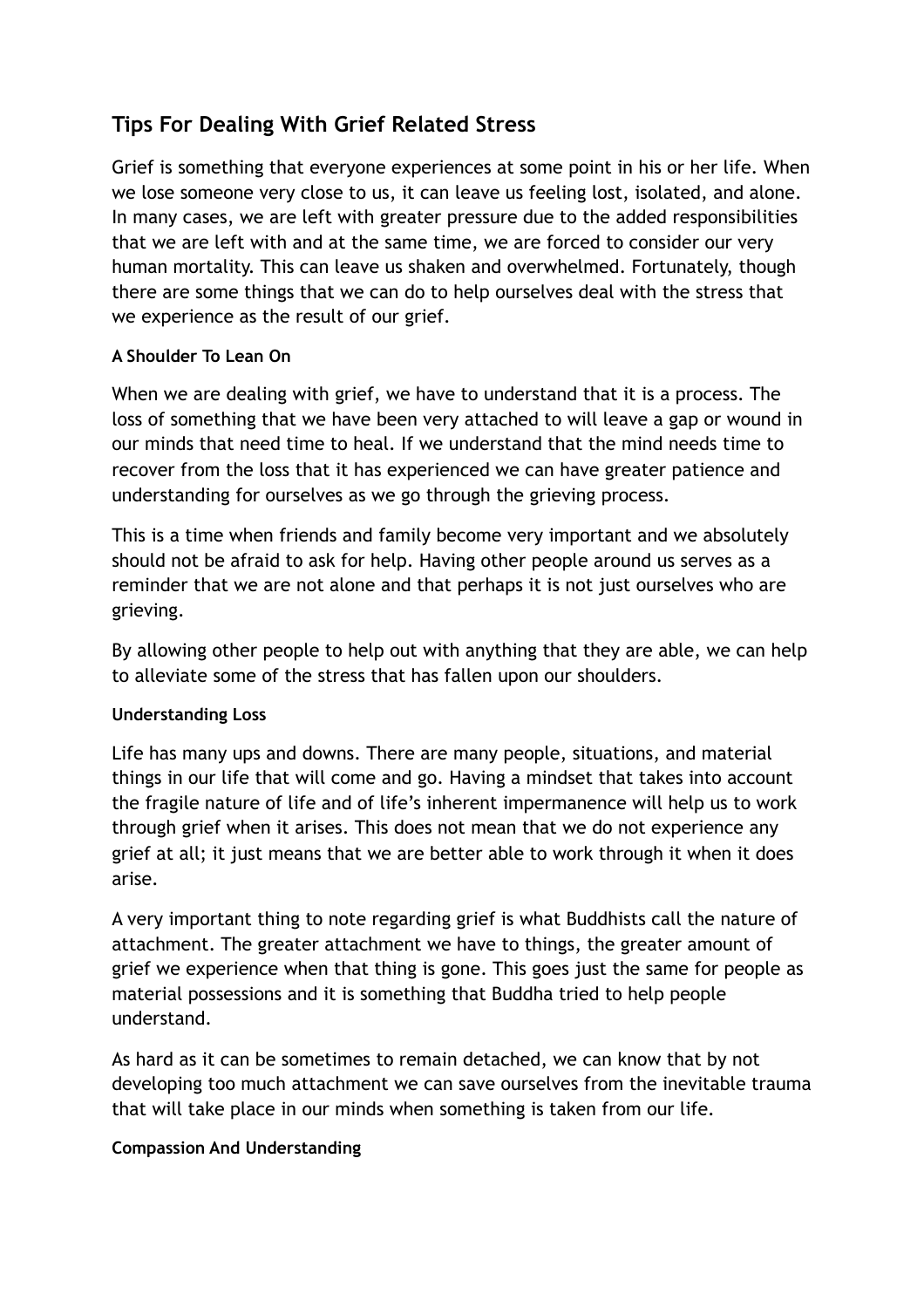We must take into account that grieving is a process and we must also understand that while we are experiencing grief we are in a very fragile state where even the smallest things can seem unobtainable or crushing. If we do our best to limit, the amount of pressure we feel and if we can develop some compassion for ourselves at this time in our life, we can really give our minds and ourselves the space that it needs to overcome the grief.

Having compassion for ourselves means that we don't expect too much from ourselves, we allow ourselves to take it easy and don't get involved with heavy workloads or high expectations.

It's very important at this time, while we are experiencing the added stresses of grief, that we carefully consider what we can and can't do and be honest with ourselves and with the people around us when things begin to get too much for us to handle.

## **A Personal Account**

I have personally known the grief that comes with the loss of a loved one and I know the feeling of complete helplessness that comes with it. At this time in my life, I felt that everything was unfair and that even the smallest requests of people were just too much to handle.

I needed time to be alone to let myself grieve. I didn't know it at the time but this grief was something physical that needed to occur within me. I had lost someone very close to me and I needed to come to terms with that in my mind. It took days of me crying and reflecting on what had happened until I felt like all the tears had been exhausted and finally a resolution came over me, I had witnessed an essential and important lesson in life firsthand, this being that eventually everything is taken from us and we lose it all.

From that day on, I was better able to understand that all of the things and people in my life were only temporary and that eventually loss would always replace them. This meant that I was better able to enjoy the time that I had with people knowing that I would one day losing them and so not feeling fearful of this fact. Why fear something that was inevitable anyway?

So it took me about a week to come terms with this, after working through all of the confusion and sadness at this loss, but eventually I emerged through the other side with a clearer understanding of what I was going through.

#### **The Most Important Thing**

To summarize this article, at this time of grief in your life, the last thing you need is added stress. Grief is heavy enough and you don't need to be putting any extra pressure on yourself by living up to other peoples or even your own demands.